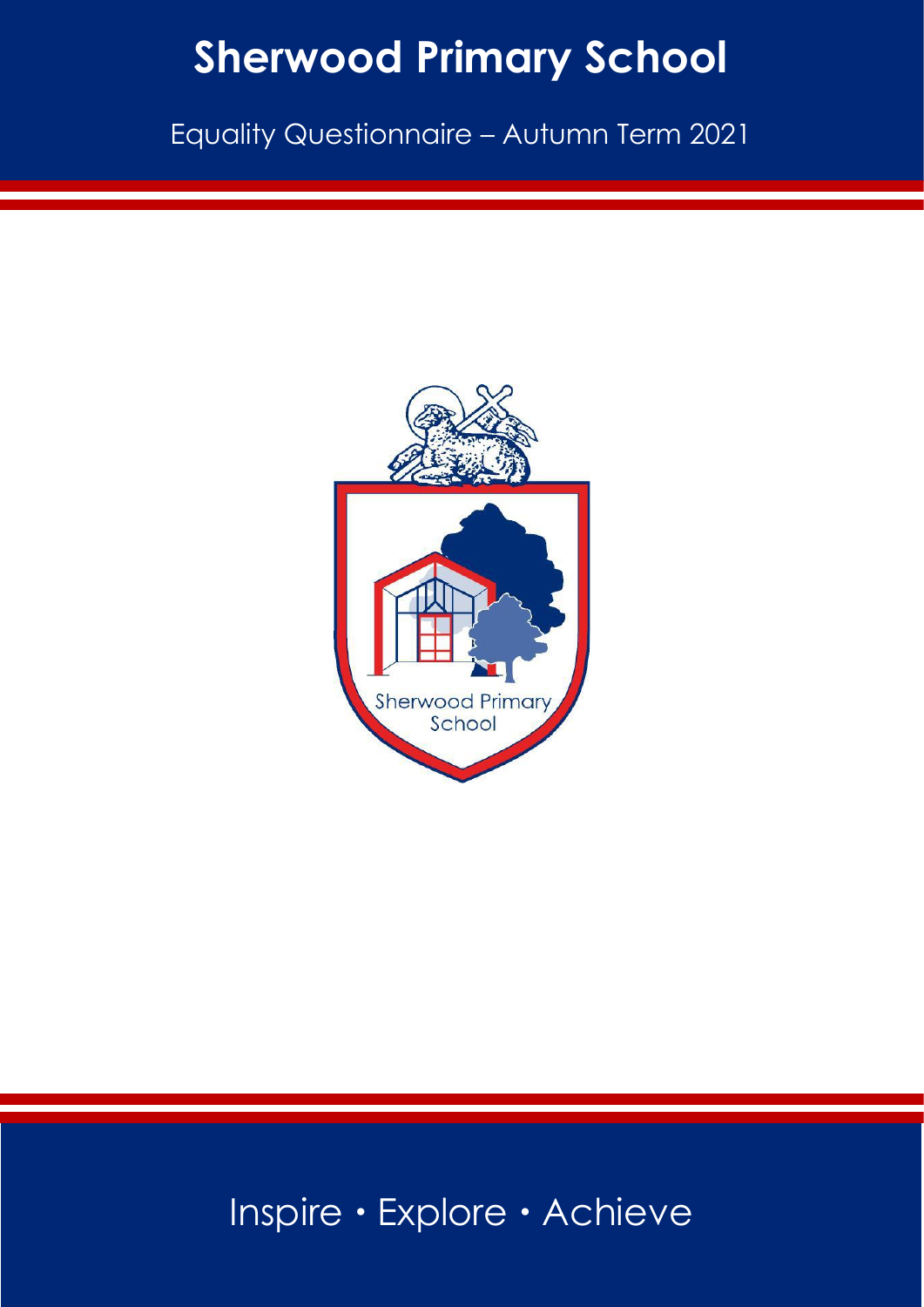### **Summary of Responses (110 responses)**

|                                                                                                                                                                                 | Yes              |       | <b>Unsure</b>           |      | <b>No</b>               |       |
|---------------------------------------------------------------------------------------------------------------------------------------------------------------------------------|------------------|-------|-------------------------|------|-------------------------|-------|
|                                                                                                                                                                                 | No.<br>Responses | %     | No.<br><b>Responses</b> | %    | No.<br><b>Responses</b> | $\%$  |
| Sherwood is welcoming and<br>inclusive of all pupils and families<br>from all ethnicities, religions, family<br>make ups, background and with<br>any disabilities.              | 105              | 95.5% | 5                       | 4.5% | $\overline{0}$          | 0.0%  |
| Sherwood shows a strong<br>commitment to ensuring the equal<br>treatment of all its pupils and<br>challenges any incidents of<br>discrimination immediately and<br>effectively. | 102              | 92.7% | 8                       | 7.3% | $\overline{0}$          | 0.0%  |
| Our reading materials, including<br>children's reading books, reflect<br>and promote all aspects of the<br>Equality act.                                                        | 98               | 89.1% | 10                      | 9.1% | $\overline{2}$          | 1.8%  |
| Adults and pupils in the school treat<br>my child with respect.                                                                                                                 | 104              | 94.5% | 5                       | 4.5% |                         | 0.9%  |
| The school gives equal value and<br>opportunities to girls and boys.                                                                                                            | 106              | 96.4% | $\overline{4}$          | 3.6% | $\overline{0}$          | 0.0%  |
| Sherwood encourages people of<br>different racial and religious groups<br>to be involved in the school.                                                                         | 106              | 96.4% | $\overline{4}$          | 3.6% | 0                       | 0.0%  |
| The Sherwood curriculum covers a<br>wide range of religions and beliefs.                                                                                                        | 101              | 91.8% | 8                       | 7.3% |                         | 0.9%  |
| Sherwood teaches pupils to<br>understand each other, value<br>difference and challenge<br>stereotypes.                                                                          | 101              | 91.8% | 9                       | 8.2% | 0                       | 0.0%  |
| I would be interested in being a part<br>of a working party to support with<br>the development of diversity and<br>equality at Sherwood.                                        | 15               | 13.6% |                         |      | 95                      | 86.4% |